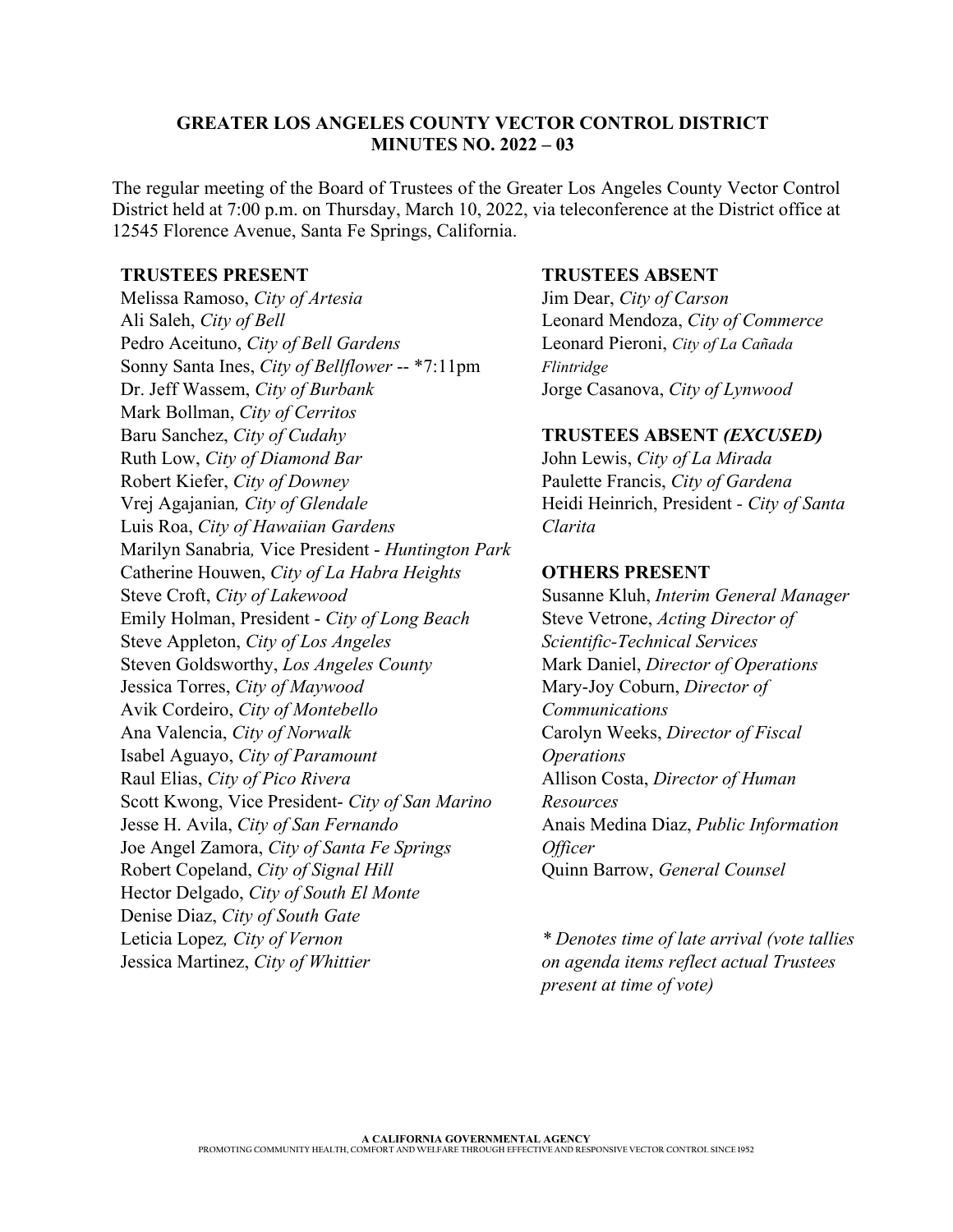### **1. CALL TO ORDER**

President Holman called the meeting to order at 7:01 pm. The meeting was held via teleconference, in compliance with AB 361 in the interest of maintaining appropriate social distancing.

### **2. QUORUM (ROLL) CALL**

Following roll call, it was recorded that 29 Trustees were present and eight were absent. One trustee joined the meeting after roll call bringing the total to 30 Trustees present and six absent.

### **3. INVOCATION**

President Holman asked for a moment of silence to allow those wishing to conduct an invocation/moment of prayer to do so.

### **4. PLEDGE OF ALLEGIANCE**

The pledge of allegiance was led by President Holman.

## **5. CORRESPONDENCE**

General Manager Kluh reported that correspondence was received in support for a LAFCO candidate from the City of Santa Clarita.

### **6. INTRODUCTIONS**

(Introductions requested by staff or Trustees of persons attending the meeting are made at this time).

NONE

# **7. PUBLIC COMMENT**

(This time is reserved for members of the public to address the Board relative to matters of business on and off the agenda. Comments will be limited to three minutes per person).

**NONE** 

# **8. CONSENT AGENDA (8.1 – 8.4)**

# *(VOTE REQUIRED)*

- 8.1 Consideration of **Minutes 2022-02** of regular Board Meeting held on February 10th, 2022. *(EXHIBIT A)*
- 8.2 Consideration of **Resolution 2022-04** Authorizing Payment of Attached Requisition February 1st through February 28th, 2022. *(EXHIBIT B)*
- 8.3 Compliance with AB 361 to facilitate remote Trustee attendance at meeting during the Covid-19 pandemic *(EXHIBIT C)*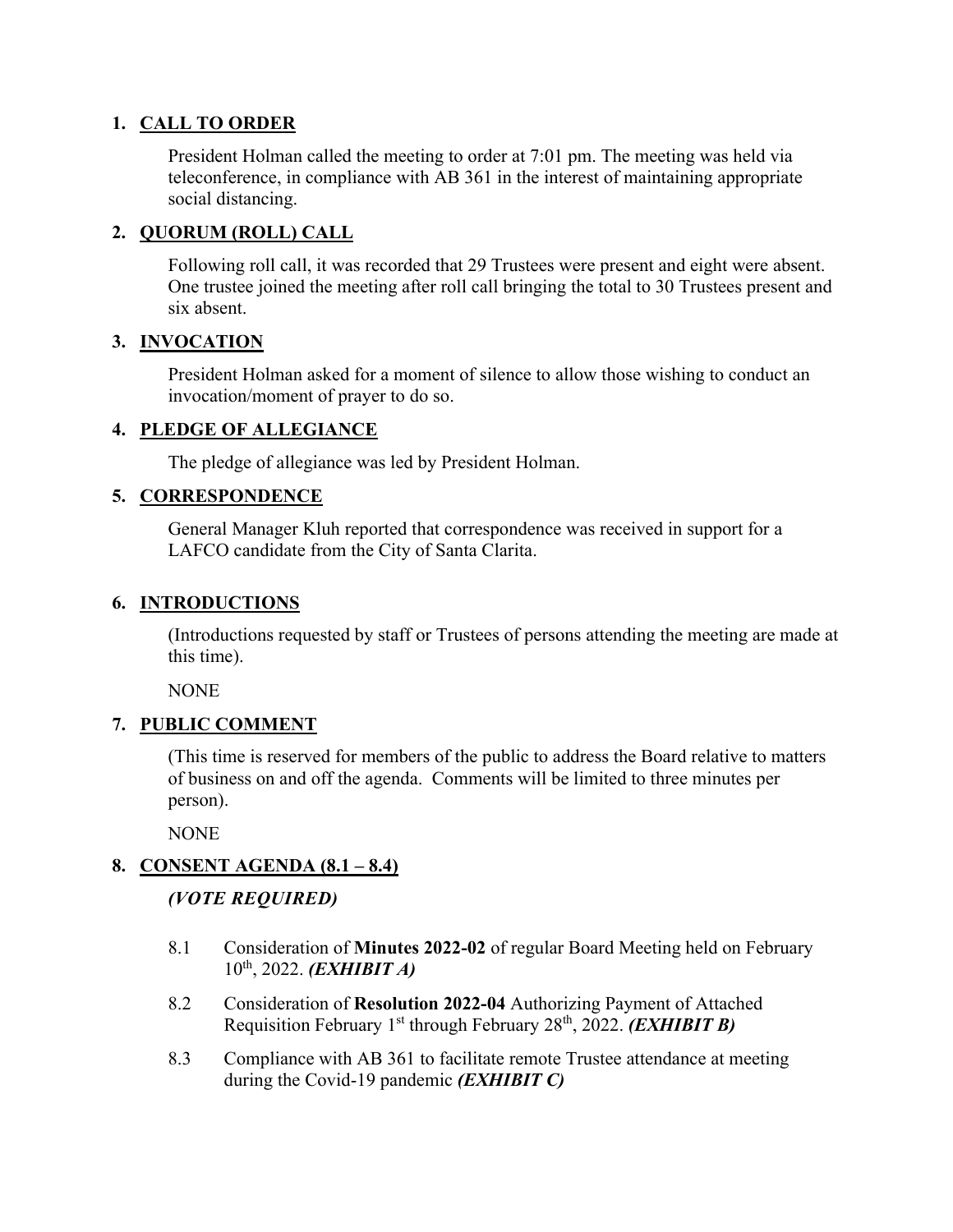*Summary: Board reconsideration of the circumstances of the declared COVID-19 emergency to determine whether the Board should continue to hold remote meetings pursuant to AB 361's special teleconferencing requirements.* 

8.4 Consideration of three (3) County of Los Angeles Negotiated Tax Exchange Resolution (NTER), related to the annexation of the territory known as Project Tract No. 60259, L 074-2021, and L 057-2021. This resolution authorizes the County of Los Angeles and GLACVCD to collectively approve and accept the negotiated exchange of ad valorem property tax revenue resulting from the annexation of the subject territories identified in the resolutions to provide revenue to the County Lighting Maintenance Districts (CLMD) 1687. A copy of the letter from the County of Los Angeles Department of Public Works requesting this resolution is attached. *(EXHIBIT D)*

*Analysis: The NTER from the County of Los Angeles is similar to previous L.A. County tax sharing resolutions and seeks to generate revenue to partially fund the services of CLMD 1687. Similar resolutions have previously been adopted by the Board. These Petitions relate to funding for the operation and maintenance of new street lighting services for properties in Los Angeles County. Although the District gives up a negligible share of its ad valorem property taxes in these exchanges, in subsequent years, that amount would generally be regained, if not exceeded, due to an increase in property values associated with services provided by the CLMD.*

*Minutes were pulled for administrative correction to the Executive Board roster.*

**Trustee Croft made a motion to approve the consent agenda with the administrative correction to the minutes. The motion was seconded by Trustee Appleton and approved unanimously.** 

**Yes: Artesia, Bell, Bell Gardens, Burbank, Cerritos, Cudahy, Diamond Bar, Downey, Glendale, Hawaiian Gardens, Huntington Park, La Habra Heights, Lakewood, Long Beach, Los Angeles City, Los Angeles County, Maywood, Montebello, Norwalk, Paramount, Pico Rivera, San Fernando, San Marino, Santa Fe Springs, Signal Hill, South El Monte, South Gate, Vernon, Whittier**

**No: NONE**

**Absent: Bellflower, Carson, Commerce, Gardena, La Canada Flintridge, La Mirada, Lynwood, Santa Clarita**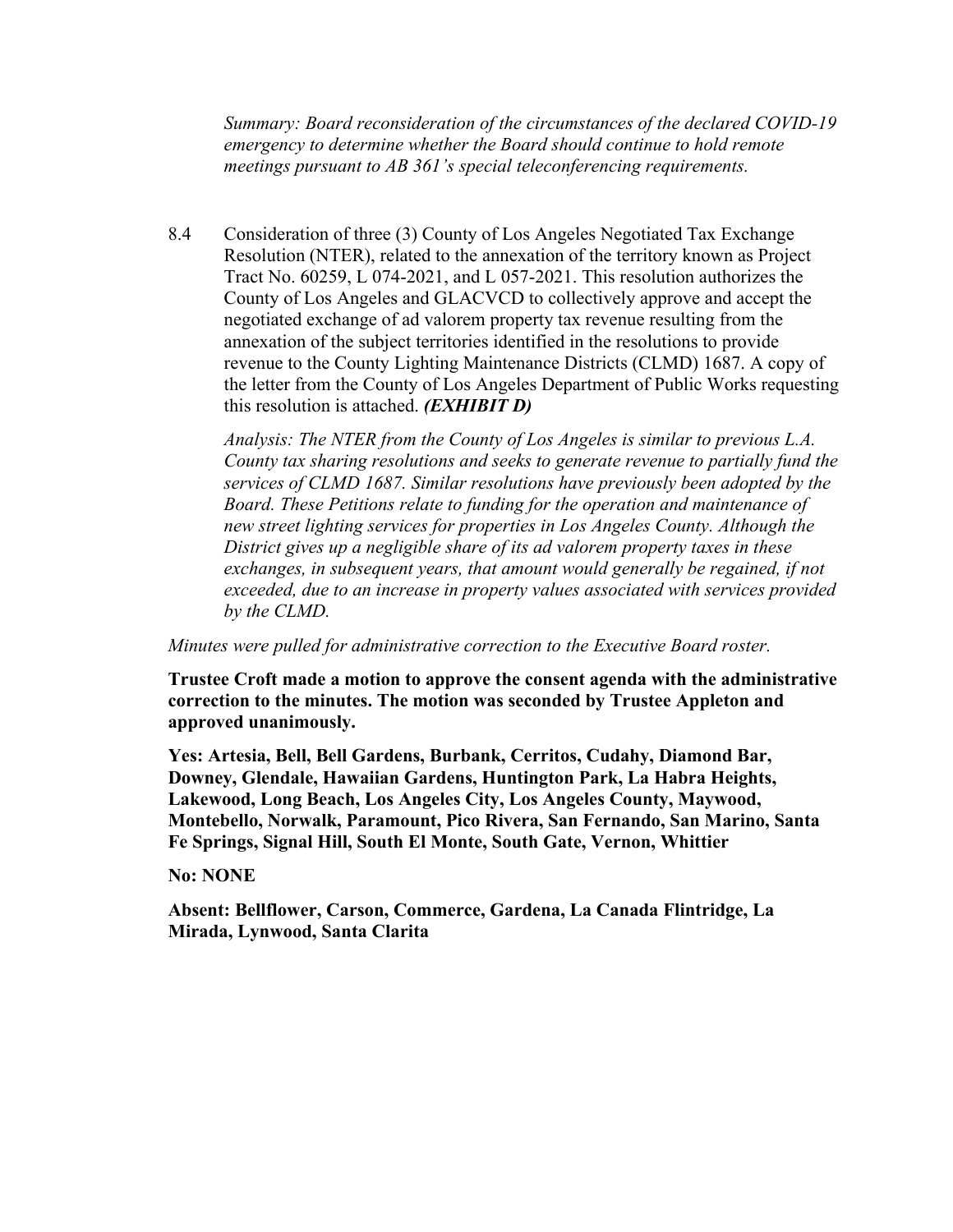# **9. CONSIDERATION AND VOTE FOR SPECIAL DISTRICT LAFCO REPRESENTATIVE, VOTING MEMBER AND ALTERNATE MEMBER FOR THE TERMS BEGINNING MAY 2022** *(EXHIBIT E) (VOTE REQUIRED)*

*Summary: The Board should vote for one candidate on the ballot for Special District LAFCO Representative for each of the ballot items to fill the vacancies beginning May 2022. The candidates receiving the highest number of votes will be declared the special district voting member and alternate member to LAFCO. Ballots must be returned by 5:00pm on April 22, 2022.* 

**Trustee Sanchez (Cudahy) made a motion to vote for Trustee Appleton as the special district representative on the LAFCO Board. The motion was seconded by Trustee Zamora (Santa Fe Springs) and approved unanimously.** 

**Yes: Artesia, Bell, Bell Gardens, Bellflower, Burbank, Cerritos, Cudahy, Diamond Bar, Downey, Glendale, Hawaiian Gardens, Huntington Park, La Habra Heights, Lakewood, Long Beach, Los Angeles City, Los Angeles County, Maywood, Montebello, Norwalk, Paramount, Pico Rivera, San Fernando, San Marino, Santa Fe Springs, Signal Hill, South El Monte, South Gate, Vernon, Whittier**

**No: NONE**

**Absent: Carson, Commerce, Gardena, La Cañada Flintridge, La Mirada, Lynwood, Santa Clarita** 

**Trustee Croft (Lakewood) made a motion to vote for Trustee Sanchez as the special district alternate seat representative on the LAFCO Board. The motion was seconded by Trustee Santa Ines (Bellflower) and approved unanimously.** 

**Yes: Artesia, Bell, Bell Gardens, Bellflower, Burbank, Cerritos, Cudahy, Diamond Bar, Downey, Glendale, Hawaiian Gardens, Huntington Park, La Habra Heights, Lakewood, Long Beach, Los Angeles City, Los Angeles County, Maywood, Montebello, Norwalk, Paramount, Pico Rivera, San Fernando, San Marino, Santa Fe Springs, Signal Hill, South El Monte, South Gate, Vernon, Whittier**

**No: NONE**

**Absent: Carson, Commerce, Gardena, La Cañada Flintridge, La Mirada, Lynwood, Santa Clarita**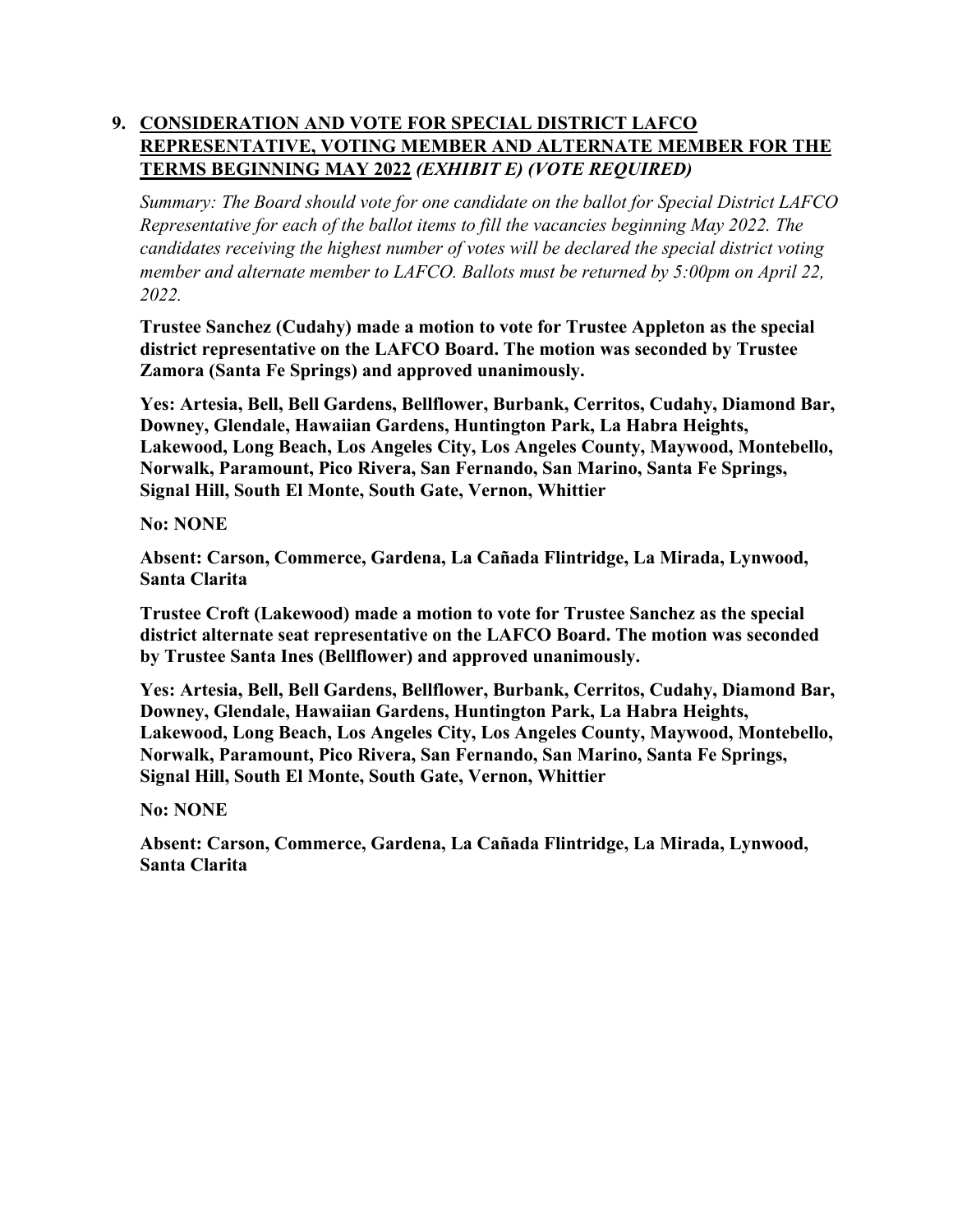#### **10. COMMITTEE REPORTS**

#### **10.1 - Ad Hoc General Manager Selection Committee Steve Croft, Chair**

10.1.a. Committee Chair Report

10.1.b. Contract Details (oral presentation regarding compensation and benefits) *(Staff Report and Proposed Agreement: EXHIBIT F)* 

10.1.c. **Resolution 2022-05:** Approving General Manager Employment Agreement with Susanne Kluh *(EXHIBIT G) (VOTE REQUIRED)*

Legal Counsel provided a brief update on the Brown Act requirements.

Trustee Croft provided an overview of Resolution 2022-05 that states the agreement between the District and Susanne Kluh to serve as general manager. The draft contract provides for an annual salary of \$185,000 for the period of March 11, 2022 through June 30, 2025, as well as medical benefits, vacation, sick leave, automobile allowance, and other fringe benefits. The Ad Hoc committee worked with Koff and Associates to select the best candidate to serve as the next general manager. After an extensive and thorough process, the ad hoc committee unanimously recommended the selection of Susanne Kluh. The ad hoc committee unanimously recommends the adoption of Resolution 2022-05 approving the employment agreement with Susanne Kluh as general manager.

**Trustee Bollman (Cerritos) made a motion to approve the Resolution 2022-05 which approves the General Manager Employment Agreement with Susanne Kluh. The motion was seconded by Trustee Avila and approved unanimously.** 

**Yes: Artesia, Bell, Bell Gardens, Bellflower, Burbank, Cerritos, Cudahy, Diamond Bar, Downey, Glendale, Hawaiian Gardens, Huntington Park, La Habra Heights, Lakewood, Long Beach, Los Angeles City, Los Angeles County, Maywood, Montebello, Norwalk, Paramount, Pico Rivera, San Fernando, San Marino, Santa Fe Springs, Signal Hill, South El Monte, South Gate, Vernon, Whittier**

**No: NONE**

**Absent: Carson, Commerce, Gardena, La Cañada Flintridge, La Mirada, Lynwood, Santa Clarita**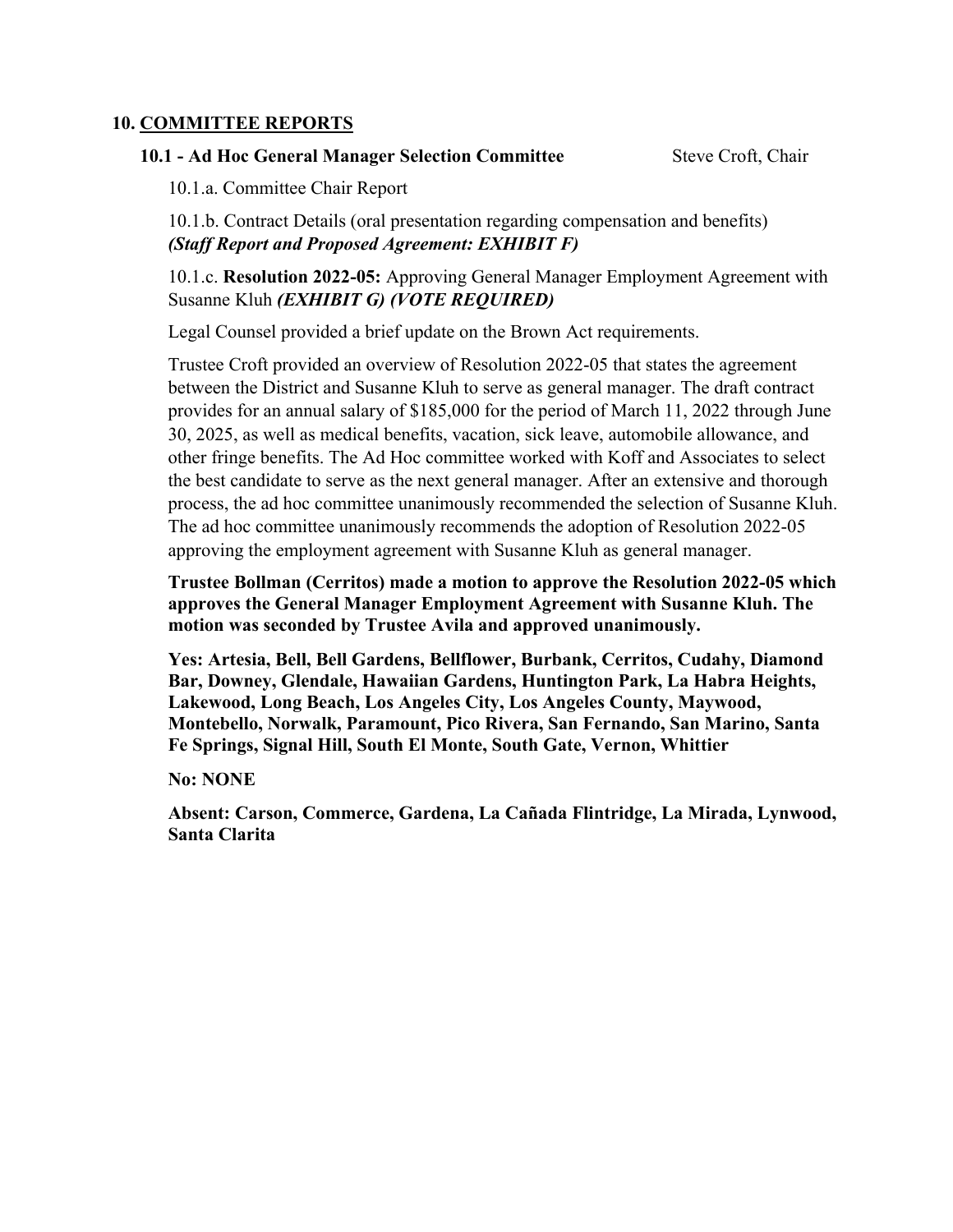## **10.2 Ad Hoc Facilities Expansion Steve Goldsworthy, Chair**

10.2.a Consider and discuss the preliminary research and strategy for District facility expansion in Santa Fe Springs and Sylmar.

Ad Hoc committee met to discuss the District's progress on research and strategy for the Santa Fe Springs and Sylmar expansions. The committee discussed that next steps would be to consult with legal counsel to assist with drafting a Request for Proposal (RFP) to find help for the District with planning the expansion work, which includes the relocation of the District lobby to better secure facility access.

Regarding the Sylmar office, the committee directed staff to research financing options and present to the committee what a new building might cost and how it would be financed.

#### **10.3 Audit Committee Baru Sanchez, Chair Audit Committee Baru Sanchez, Chair**

10.3.a. Consider and discuss the District's auditing firm contract

The committee had no report at the time.

# **11. STAFF PROGRAM REPORTS: FEBRUARY 2022**

11.1 Manager's Report S. Kluh, Interim General Manager

General Manager Kluh did not have anything to add to her report. She reminded trustees to submit their Form 700 by the April  $1<sup>st</sup>$  deadline, either online or printed. Additionally, General Manager Kluh shared that the District will be offering an orientation for new trustees, but all trustees were invited.

11.2 Scientific-Technical: (Staff Report A) S. Vetrone, Acting Sci.-Tech Services Dir.

Acting Director Vetrone added that in addition to restarting mosquito surveillance for the season, the department has begun black fly and midge surveillance as well. Additionally, he highlighted the department's newest addition Nicholas Tremblay who was hired in November 2021 as an Assistant Vector Ecologist. Tremblay brings five years of vector control experience and is adding great value to the department by taking on challenging projects that will improve the effectiveness of trapping and evaluation processes.

11.3 Operations (Staff Report B) M. Daniel, Operations Dir.

Director Daniel thanked the board for selecting General Manager Kluh to lead the agency forward.

11.4 Community Affairs (Staff Report C) M.J. Coburn, Communications Dir.

Director Coburn congratulated General Manager Kluh on her new position. She also shared an overview of the Departments attendees at AMCA and thanked Trustees Diaz and Martinez for attending the conference. In addition, she reported that the District is hosting an Open House and Luncheon to commemorate its  $70<sup>th</sup>$  year of service.

11.5 Fiscal (Staff Report D) C. Weeks, Finance Director